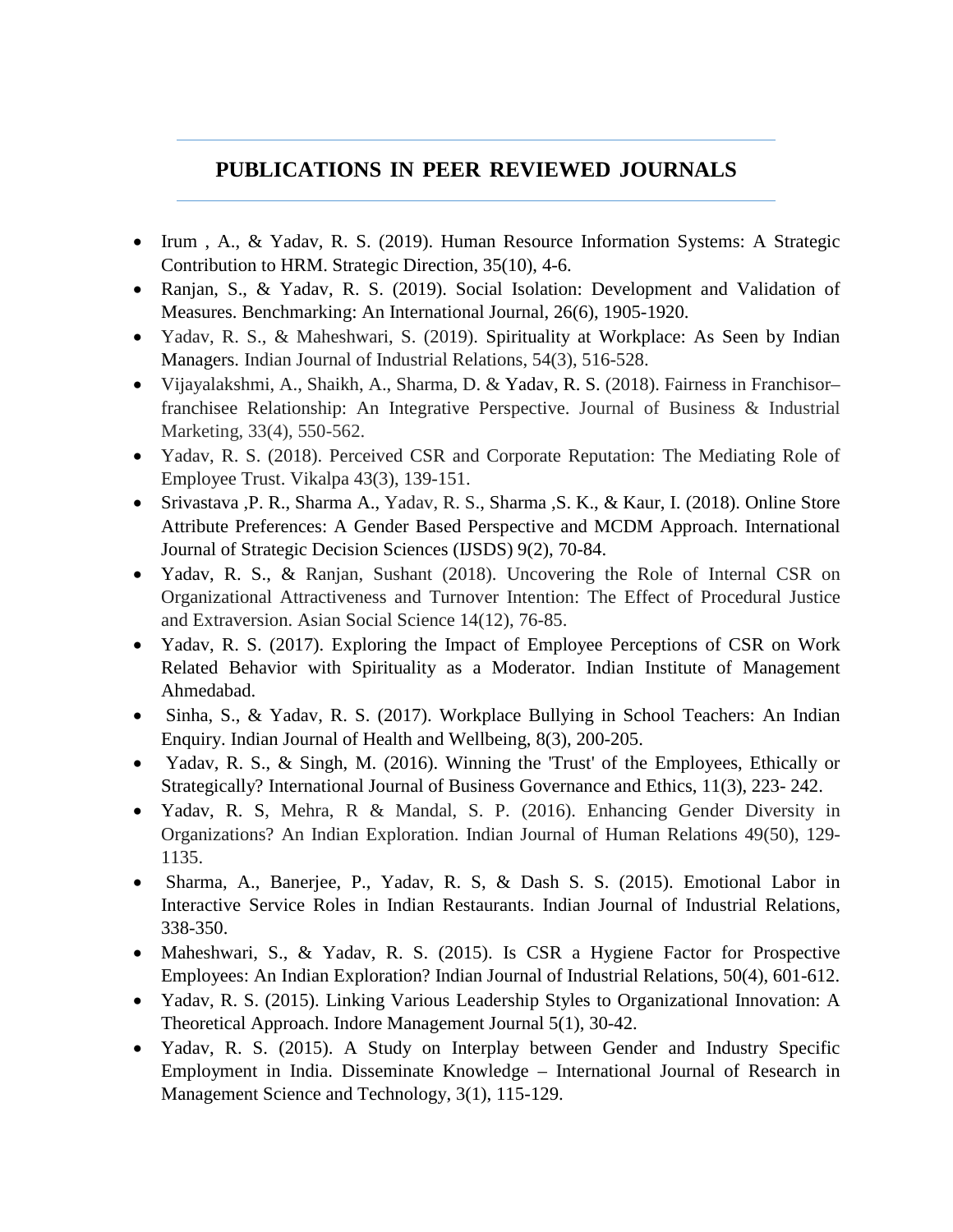- Dash, S., & Yadav, R. S. (2014). Reliability and Validity of Two Scales of Employee Engagement. Humanities and Social Science Studies, 3(1), 2-8.
- Sharma, A., Banerjee, P., Yadav, R. S, & Dash S. S. Role of Emotional Labour in Interactive Service Roles: A Study of Indian Restaurants. Indian Institute of Management Ahmedabad.

## **BOOK CHAPTERS**

- Yadav, R.S., Mandal, S.,P. and Dubey, A. K. (2016). Organizing the Unorganized: A Challenge for Make in India Movement. In Pandey, D., & Tiwari, B. K., Make in India a Road Map (p. 11-22). New Delhi: Global Vision Publishing House. ISBN: 978-81- 8220- 769-1
- Chakraborty, S., & Yadav, R. S. (2017). Creating HR Flexibility through HR Options and HRM as a Dynamic Capability: Delving inside the HRM Black box. In Gupta, V.,& Pandey, D., High Performing Work Organizations.

## **CONFERENCE PRESENTATIONS**

## **International/National Conferences**

.

- **Determinants of Willingness to Pay for Traditional Bundles.** International Conference 2018 Global Marketing Conference, Tokyo, Japan, July 26-29, 2018.
- **Marketing Research for Managers: Revisited**. International Conference 2018 Global Marketing Conference, Tokyo, Japan, July 26-29, 2018.
- **Linking Workplace Spirituality and Corporate Social Responsibility**. Presented in 52<sup>nd</sup> National & 21<sup>st</sup> International Conference, Indian Academy of Applied Psychology, Rajasthan University, Jaipur, India, Feb  $23<sup>rd</sup>$  to  $25<sup>th</sup>$  2017.
- **Workplace Spirituality: A Tool of Sustainable Human Resource Management.** Presented in International Research Symposium on Sustainable HRM and Employee